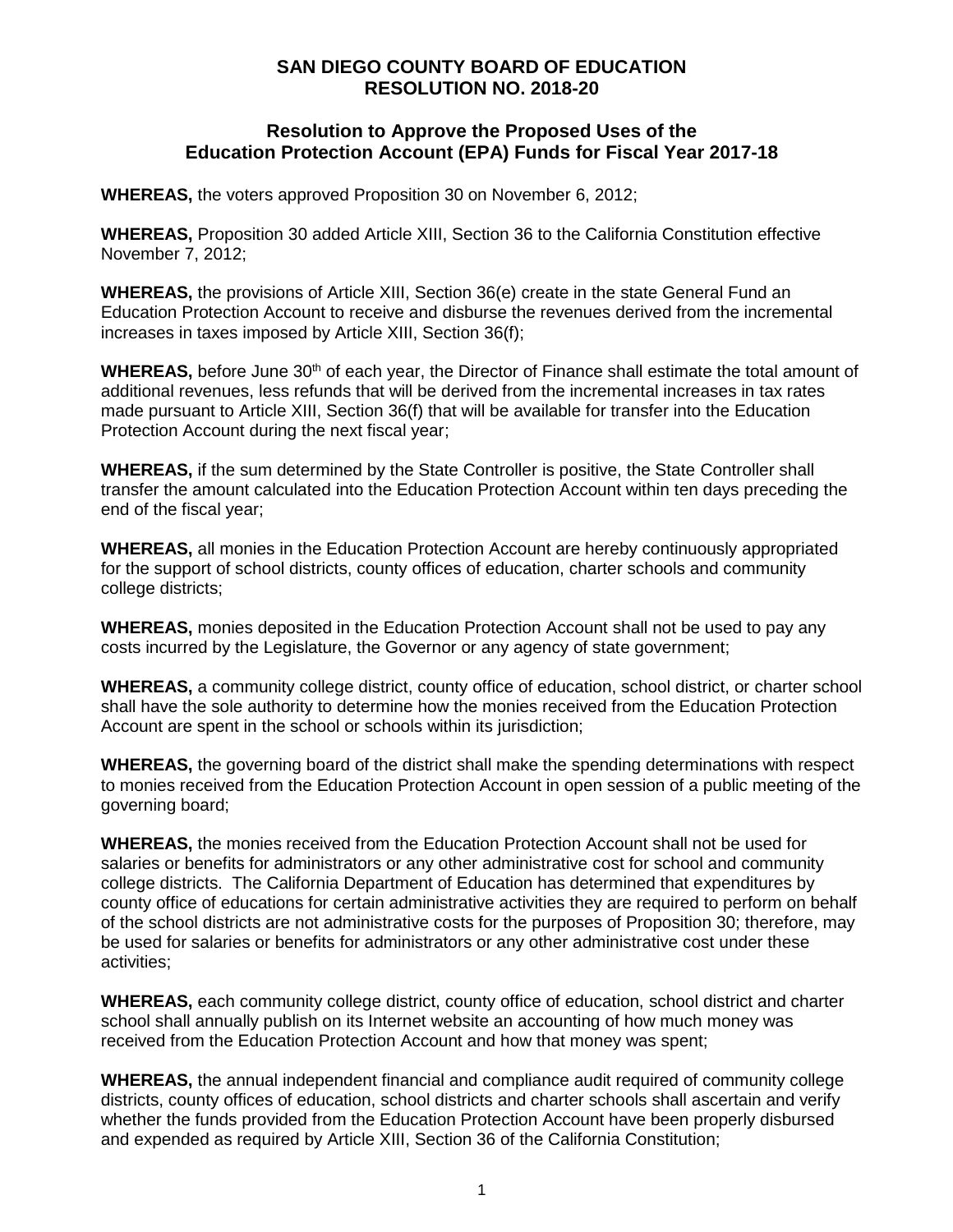**WHEREAS,** expenses incurred by community college districts, county offices of education, school districts and charter schools to comply with the additional audit requirements of Article XIII, Section 36 may be paid with funding from the Education Protection Act and shall not be considered administrative costs for purposes of Article XIII, Section 36.

**THEREFORE, BE IT RESOLVED,** that the monies received from the Education Protection Account shall be spent as required by Article XIII, Section 36 and the spending determinations on how the money will be spent shall be made in open session of a public meeting of the governing board of the San Diego County Office of Education;

In compliance with Article XIII, Section 36(e), with the California Constitution, the governing board of the San Diego County Office of Education has determined to spend the monies received from the Education Protection Act as attached.

**PASSED AND ADOPTED** this 9th day of May 2018, at the regular meeting of the San Diego County Board of Education.

## **SAN DIEGO COUNTY BOARD OF EDUCATION**

Guadalupe Gonzalez, *President*

Paulette Donnellon, V*ice-President* Alicia Muñoz, *Member*

Ulicia) 8

Mark Powell, *Member* **Richard P. Shea,** *Member* Richard P. Shea, *Member* 

Paul Gothold *County Superintendent of Schools*

STATE OF CALIFORNIA )

 ) SS COUNTY OF SAN DIEGO)

I, Paul Gothold, Secretary of the San Diego County Board of Education, do hereby certify that the foregoing is a full, true and correct copy of a resolution duly passed and adopted by said Board at a regularly called and conducted meeting held on May 9, 2018.

 $\overline{r}$ 

Paul Gothold Secretary, San Diego County Board of Education